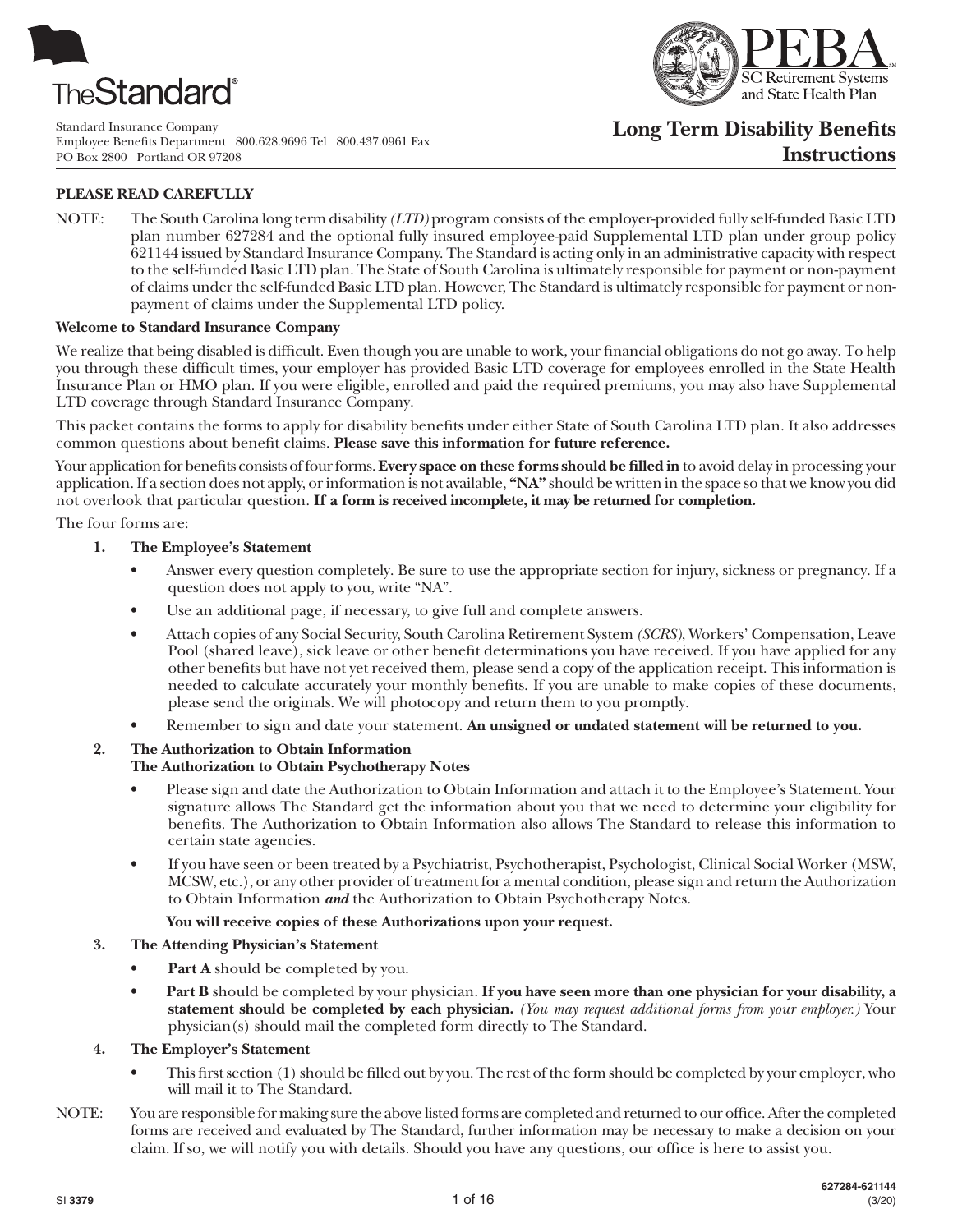## **Long Term Disability Benefit Amount**

If your LTD claim is approved, and you continue to be disabled as defined by the plan, Basic LTD benefits will be payable after the benefit waiting period of 90 days from the date you became disabled is completed. The Supplemental LTD plan offers either a 90 day or 180 day benefit waiting period.

LTD benefits under the basic employer-provided plan are paid monthly at the lesser of 1) 62.5% of the first \$1,280 of your predisability earnings or 2) 62.5% of your predisability earnings less deductible income. Deductible income includes, but is not limited to, SCRS disability and service retirement benefits, sick leave, salary continuation *(including leave pool)*, Social Security primary benefits, Workers' Compensation, a portion of your earnings from work (if working while disabled), as well as income received from or on behalf of a third party because of your disability, whether by judgment, settlement or other method.

If you are insured under the supplemental plan, Supplemental LTD benefits are paid monthly at 65% of your predisability earnings *(up to a monthly maximum benefit of \$8000.00 for members disabled after 9/1/00, \$6500.00 for those disabled before 9/1/00)*, reduced by deductible income, including but not limited to SCRS disability and service retirement benefits, sick leave, salary continuation *(including leave pool)*, both primary and dependent Social Security benefits, Workers' Compensation, a portion of your earnings from work *(if working while disabled)*, income received from or on behalf of a third party because of your disability, and any benefits payable under the basic employer-provided LTD plan. This supplemental plan has a minimum benefit of \$100.00 per month.

It is your responsibility to apply promptly for all deductible income you may be eligible to receive. As some income sources have strict application deadlines, please contact the income source directly for application details. **Specifically, SCRS requires that you must be still in service in order to apply for SCRS disability benefits.** There may be an overpayment on your claim if The Standard is not promptly informed that you are receiving income from other sources. Any overpayment must be repaid in full. This can occur if other income is awarded retroactively.

## **Preexisting Conditions**

Your LTD coverage has an exclusion for preexisting conditions that may affect your right to receive benefits. The exclusion will apply if, during the 6 months before the effective date of your coverage, you consulted a physician, received medical treatment or services, or took prescribed drugs or medications for a mental or physical condition and that condition causes or contributes to your disability. However, this exclusion will not apply if:

- 1. you have been continuously covered under the plan for 12 months prior to your date of disability, or
- 2. a period of at least 12 consecutive months has elapsed since you last consulted a physician, received medical treatment or services, or took prescribed drugs or medications for the preexisting condition, and your coverage became effective during that period and remained continuously in effect until the date you became disabled.

Please consult your certificate or Insurance Benefits Guide for additional information regarding this or other exclusions and limitations that may apply.

#### **Payment of Benefits**

If you qualify for LTD benefits, your monthly benefit checks will be mailed directly to the mailing address you provide to us. Your benefit checks can be mailed directly to your bank account if you make your request in writing and provide a deposit slip with your account number. Benefits are issued by the end of each month in which payments are due.

#### **Tax Information**

LTD benefits issued under the basic employer-provided plan are subject to Federal and State taxes. We will use the current W-4 form on file with your employer to determine the amount of your federal income tax deduction. We will also withhold a mandatory 7% in State income tax for South Carolina residents. State tax for other states may vary. Contact our office for details.

LTD benefits issued under the supplemental plan are not subject to Federal and State taxes if you pay the premiums with aftertax dollars.

For specific tax information and advice, you should consult your tax professional.

#### **Questions:**

For specific information about your LTD coverage, please refer to your Insurance Benefits Guide, Certificate of Coverage or Certificate of Insurance. The group policy or plan document is the ultimate authority for all claims decisions. If you do not have an Insurance Benefits Guide or certificate, you should contact your benefits administrator.

If Standard Insurance Company can be of service to you as you file your claim, please feel free to contact us. We look forward to working with you.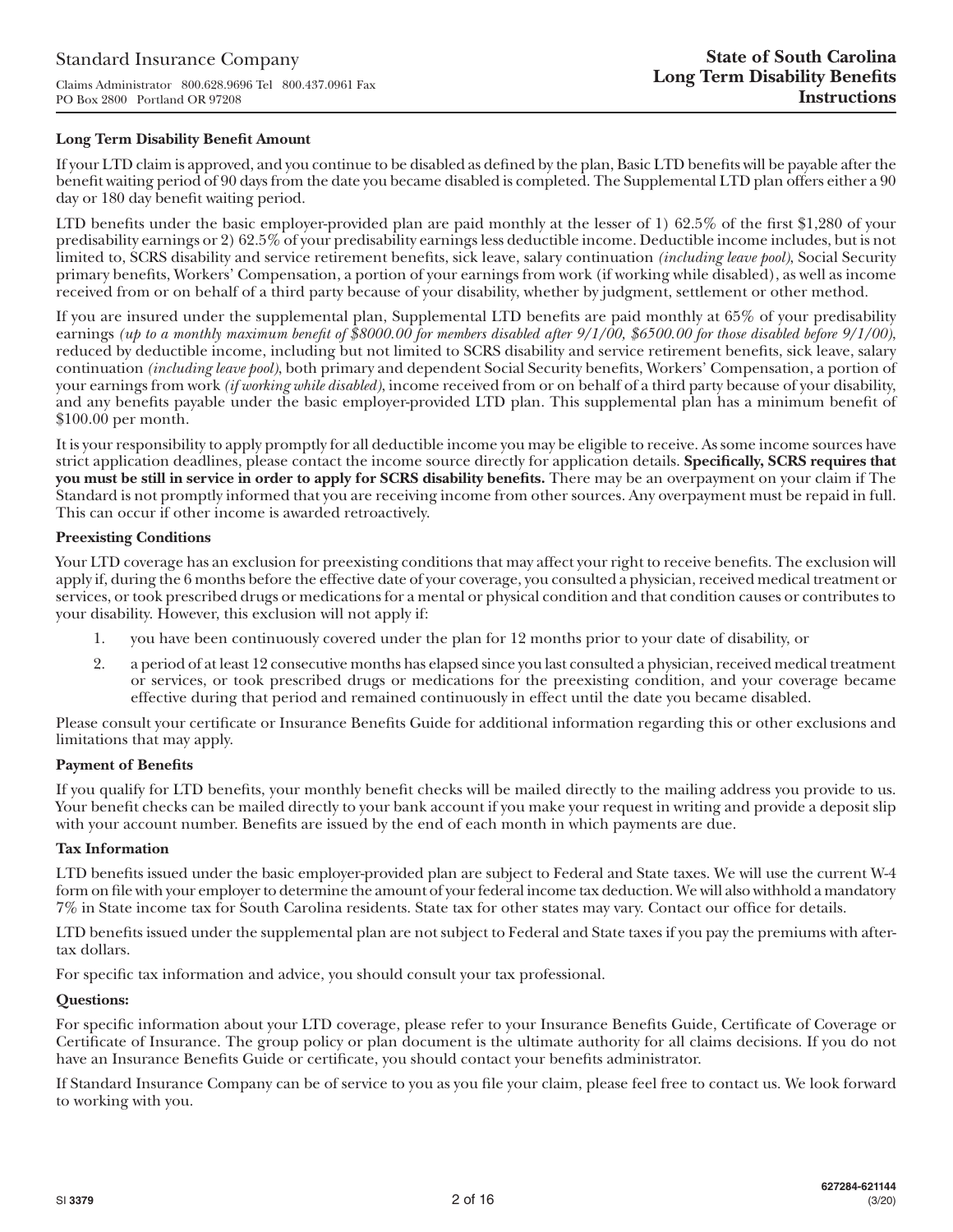**Reset**

#### *Please type or print. (Form may be returned for unanswered questions.)*

*NOTE: Standard Insurance Company is acting only in an administrative capacity for the Basic LTD Plan.*

#### **1. CLAIMANT**

| Sex: □ Male □ Female Height: Weight: Weight: Dominant Hand: □ Right □ Left                                                         |                                                       |  |  |  |  |
|------------------------------------------------------------------------------------------------------------------------------------|-------------------------------------------------------|--|--|--|--|
|                                                                                                                                    |                                                       |  |  |  |  |
| No. of Children under age 25: Birthdate of Youngest: No. of Children under age 25:                                                 |                                                       |  |  |  |  |
| Are you enrolled in the State Health Insurance Plan or HMO Plan (required for coverage under Basic LTD Plan)? $\Box$ Yes $\Box$ No |                                                       |  |  |  |  |
| Are you enrolled in the Supplemental LTD Plan and have you paid the required premiums? $\Box$ Yes $\Box$ No                        |                                                       |  |  |  |  |
| Are you enrolled in another LTD Plan? $\Box$ Yes $\Box$ No Name of Carrier: $\Box$                                                 |                                                       |  |  |  |  |
|                                                                                                                                    |                                                       |  |  |  |  |
| Did you receive a Certificate of Coverage or Insurance for each effective coverage? $\Box$ Yes $\Box$ No                           |                                                       |  |  |  |  |
| Insurance Benefits Guide? $\Box$ Yes $\Box$ No                                                                                     | If no, please contact your employer to obtain a copy. |  |  |  |  |

## **2. EMPLOYMENT**

| Name of Agency/Institution: University of Agency Institution.                                                                                                                                                                  |                                                                                                                                                                                                                                |  |
|--------------------------------------------------------------------------------------------------------------------------------------------------------------------------------------------------------------------------------|--------------------------------------------------------------------------------------------------------------------------------------------------------------------------------------------------------------------------------|--|
|                                                                                                                                                                                                                                |                                                                                                                                                                                                                                |  |
|                                                                                                                                                                                                                                |                                                                                                                                                                                                                                |  |
|                                                                                                                                                                                                                                |                                                                                                                                                                                                                                |  |
|                                                                                                                                                                                                                                |                                                                                                                                                                                                                                |  |
|                                                                                                                                                                                                                                |                                                                                                                                                                                                                                |  |
| $\Box$ Yes $\Box$ No<br>Is your disability work-related?                                                                                                                                                                       |                                                                                                                                                                                                                                |  |
| Have you filed a Workers' Compensation claim? $\Box$ Yes $\Box$ No                                                                                                                                                             | If Yes, W.C. Claim No.: University of the Contract of the Contract of the Contract of the Contract of the Contract of the Contract of the Contract of the Contract of the Contract of the Contract of the Contract of the Cont |  |
| Last full day at work: the contract of the contract of the contract of the contract of the contract of the contract of the contract of the contract of the contract of the contract of the contract of the contract of the con |                                                                                                                                                                                                                                |  |
| Date you became unable to work at your occupation as a result of disability:                                                                                                                                                   |                                                                                                                                                                                                                                |  |
| Are you now working or have you worked at your occupation or any other occupation since the date of your injury? $\Box$ Yes $\Box$ No                                                                                          |                                                                                                                                                                                                                                |  |
| If yes, list names of employers, addresses, telephone numbers, and dates of employment.                                                                                                                                        |                                                                                                                                                                                                                                |  |
|                                                                                                                                                                                                                                |                                                                                                                                                                                                                                |  |
|                                                                                                                                                                                                                                |                                                                                                                                                                                                                                |  |
| Are you self-employed at any activity? $\Box$ Yes $\Box$ No                                                                                                                                                                    | Monthly Earnings: 1990 Monthly Earnings: 1990 Monthly Earnings: 1990 Monthly Earnings: 1990                                                                                                                                    |  |
|                                                                                                                                                                                                                                |                                                                                                                                                                                                                                |  |
|                                                                                                                                                                                                                                |                                                                                                                                                                                                                                |  |

#### **3. SICKNESS** *(Please list all illnesses which contribute to your being unable to work at your occupation.)*

|                                                                                                                                                                                                                                                                                                                          | Date First Noticed: <b>Example 20</b>    |
|--------------------------------------------------------------------------------------------------------------------------------------------------------------------------------------------------------------------------------------------------------------------------------------------------------------------------|------------------------------------------|
|                                                                                                                                                                                                                                                                                                                          | Date First Noticed: <u>_____________</u> |
| State what you believe caused your illness:                                                                                                                                                                                                                                                                              |                                          |
|                                                                                                                                                                                                                                                                                                                          |                                          |
| Have you ever had the same condition or a related illness before? $\Box$ Yes $\Box$ No<br>Date: the contract of the contract of the contract of the contract of the contract of the contract of the contract of the contract of the contract of the contract of the contract of the contract of the contract of the cont |                                          |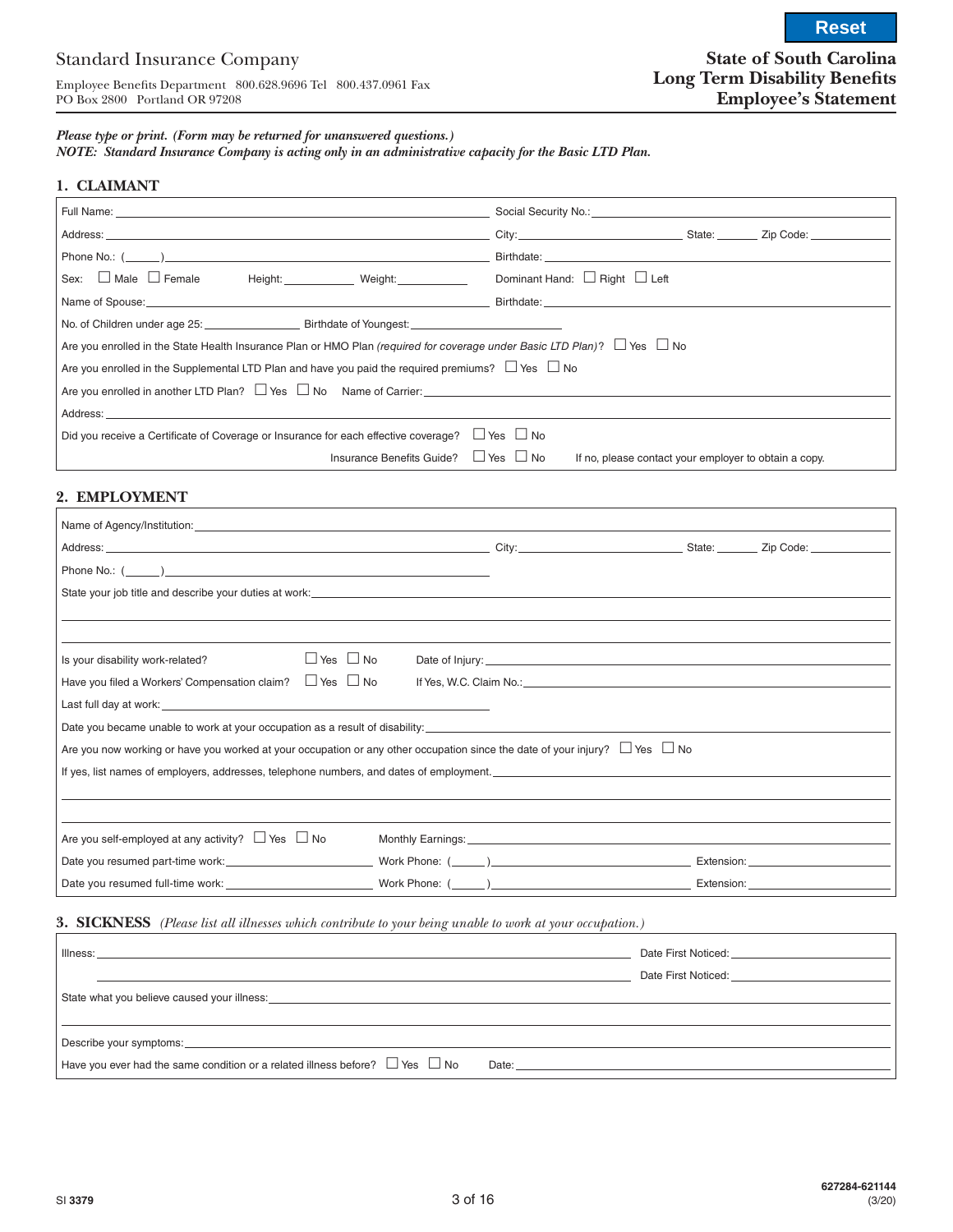# Standard Insurance Company

Claim Administrator 800.628.9696 Tel 800.437.0961 Fax PO Box 2800 Portland OR 97208

## **4. INJURY**

| Describe Injuries:                   |
|--------------------------------------|
| Cause of Injuries:                   |
| Time, Date and Location of Injuries: |
|                                      |
|                                      |

## **5. PREGNANCY**

|                                                | Expected delivery date: North and the series of the series of the series of the series of the series of the series of the series of the series of the series of the series of the series of the series of the series of the se |
|------------------------------------------------|--------------------------------------------------------------------------------------------------------------------------------------------------------------------------------------------------------------------------------|
| Actual delivery date:                          | Expected return to work date:                                                                                                                                                                                                  |
| Please indicate any foreseeable complications: |                                                                                                                                                                                                                                |
|                                                |                                                                                                                                                                                                                                |

## **6. DISABILITY**

| Explain how your illness or injury prevents you from working at your occupation:                                                                                                                |
|-------------------------------------------------------------------------------------------------------------------------------------------------------------------------------------------------|
| $^{\prime}$ Do you feel a third party is responsible for your disability, or has made your condition worse? $\quad \Box$ Yes $\ \Box$ No<br>If yes, please explain, giving name of third party. |
| $^\prime$ Do you plan to bring a claim or lawsuit against this third party? $\Box$ Yes $\Box$ No                                                                                                |

## **7. ATTENDING PHYSICIAN** *(List all physicians consulted for this injury or illness. Use separate sheet, if needed.)*

|                                                                                                                                                                                                                                     | Phone No.: ( ______ )___________________                                                                                                                                                                                       |                                      |
|-------------------------------------------------------------------------------------------------------------------------------------------------------------------------------------------------------------------------------------|--------------------------------------------------------------------------------------------------------------------------------------------------------------------------------------------------------------------------------|--------------------------------------|
|                                                                                                                                                                                                                                     |                                                                                                                                                                                                                                | State: ______ Zip Code: __________   |
| Date First Consulted for this injury or illness: _______________________________                                                                                                                                                    | Date Last Consulted: New York 1997                                                                                                                                                                                             |                                      |
| <b>Physician's Name:</b> Contract Contract Contract Contract Contract Contract Contract Contract Contract Contract Contract Contract Contract Contract Contract Contract Contract Contract Contract Contract Contract Contract Cont |                                                                                                                                                                                                                                |                                      |
| Address: Address: Address: Address: Address: Address: Address: Address: Address: Address: Address: Address: Address: Address: Address: Address: Address: Address: Address: Address: Address: Address: Address: Address: Addres      | City: the contract of the contract of the contract of the contract of the contract of the contract of the contract of the contract of the contract of the contract of the contract of the contract of the contract of the cont | State: ______ Zip Code: ____________ |
| Date First Consulted for this injury or illness: _______________________________                                                                                                                                                    | Date Last Consulted: The Consulted Consulted:                                                                                                                                                                                  |                                      |
| <b>Physician's Name:</b> Specialty: Specialty:                                                                                                                                                                                      |                                                                                                                                                                                                                                | $Fax No.: ($ $)$ $)$ $)$ $)$ $)$ $)$ |
|                                                                                                                                                                                                                                     | City: the contract of the contract of the contract of the contract of the contract of the contract of the contract of the contract of the contract of the contract of the contract of the contract of the contract of the cont | State: ______ Zip Code: ________     |
| Date First Consulted for this injury or illness: ________________________________                                                                                                                                                   | Date Last Consulted: <b>Example 2018</b>                                                                                                                                                                                       |                                      |

# **8. HOSPITAL**

| Hospital Name: |          |                             | Address: |
|----------------|----------|-----------------------------|----------|
| From:          | through: | Reason for hospitalization: |          |
| From:          | through: | Reason for hospitalization: |          |

## **9. HISTORY** *List all illnesses or injuries for which you have received treatment over the past five years. Use separate sheet if needed.*

| Ailment | Date | Medical Professional's Name | Complete Address & Phone No. |
|---------|------|-----------------------------|------------------------------|
|         |      |                             |                              |
|         |      |                             |                              |
|         |      |                             |                              |
|         |      |                             |                              |
|         |      |                             |                              |
|         |      |                             |                              |
|         |      |                             |                              |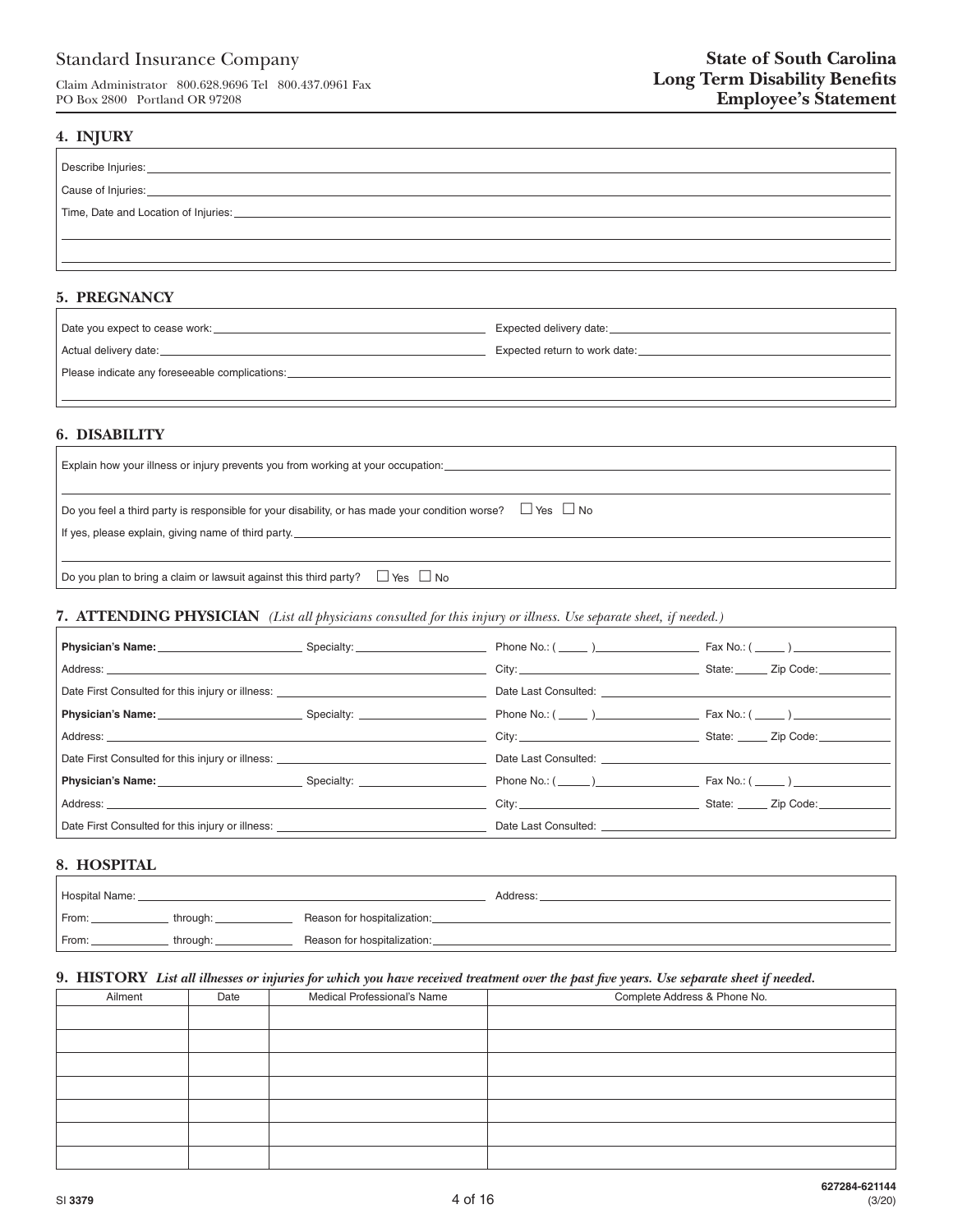Employee Benefits Department 800.628.9696 Tel 800.437.0961 Fax PO Box 2800 Portland OR 97208

## **10. DEDUCTIBLE INCOME**

| Have you applied for or are you receiving benefits from:                                                                                                                  | Applied<br>Receiving<br>Yes<br>No<br>No<br>Yes |  | Date Applied<br>For | <b>Amount Received</b><br>Weekly<br>Monthly |  | Effective<br>Date |
|---------------------------------------------------------------------------------------------------------------------------------------------------------------------------|------------------------------------------------|--|---------------------|---------------------------------------------|--|-------------------|
| a. Social Security                                                                                                                                                        |                                                |  |                     |                                             |  |                   |
| <b>Workers' Compensation</b><br>b.                                                                                                                                        |                                                |  |                     |                                             |  |                   |
| Retirement or Pension (Employer, SCRS, ORP, etc.)<br>С.<br>Please specify type <b>Example 20</b>                                                                          |                                                |  |                     |                                             |  |                   |
| Leave Pool or Shared Leave<br>d.                                                                                                                                          |                                                |  |                     |                                             |  |                   |
| Third party income: weekly time loss, or from<br>е.<br>judgment, settlement or other award<br>(related to current condition)                                              |                                                |  |                     |                                             |  |                   |
| Short term or long term disability benefits from<br>another carrier                                                                                                       |                                                |  |                     |                                             |  |                   |
| Other:<br>g.<br>(e.g., unemployment or union benefits, etc.)                                                                                                              |                                                |  |                     |                                             |  |                   |
| Please send copies of any letters or notices you have now or receive in the future which approve or deny benefits, to allow us to properly calculate disability payments. |                                                |  |                     |                                             |  |                   |

#### **11. VOCATIONAL** *(Complete the following and/or attach a resume.)*

| <b>Education Level</b>                                                                       | Yes<br>No                   | If no, last grade attended. |               |             |  |
|----------------------------------------------------------------------------------------------|-----------------------------|-----------------------------|---------------|-------------|--|
| Grade School Graduate                                                                        | $\Box$<br>$\Box$            |                             |               |             |  |
| High School Graduate                                                                         | $\Box$<br>$\Box$            |                             |               |             |  |
| GED                                                                                          | $\Box$<br>$\Box$            |                             |               |             |  |
| College Graduate                                                                             | $\Box$<br>П                 | Degree                      | Major         |             |  |
| Post Graduate                                                                                | $\mathcal{L}_{\mathcal{A}}$ | Degree                      | Major         |             |  |
| Have you attended any trade schools or received other special training? $\Box$ Yes $\Box$ No |                             |                             |               |             |  |
|                                                                                              |                             |                             |               |             |  |
|                                                                                              |                             |                             |               |             |  |
| Licenses or certificates? $\Box$ Yes $\Box$ No                                               |                             |                             |               |             |  |
|                                                                                              |                             |                             |               |             |  |
|                                                                                              |                             |                             |               |             |  |
| Work Experience: (Complete the following starting with your most recent work experience.)    |                             |                             |               |             |  |
| Job Title & Employer                                                                         | <b>SCRS Qualified?</b>      | Dates of Employment         | <b>Duties</b> | Last Salary |  |
| 1.                                                                                           |                             | From:                       |               |             |  |
|                                                                                              |                             | To:                         |               |             |  |
| 2.                                                                                           |                             | From:                       |               |             |  |
|                                                                                              |                             | To:                         |               |             |  |
| 3.                                                                                           |                             | From:                       |               |             |  |
|                                                                                              |                             | To:                         |               |             |  |
| $\overline{4}$ .                                                                             |                             | From:                       |               |             |  |
|                                                                                              |                             | To:                         |               |             |  |
| 5.                                                                                           |                             | From:                       |               |             |  |
|                                                                                              |                             | To:                         |               |             |  |

#### **Acknowledgment**

**I hereby certify that the answers I have made to the foregoing questions are both complete and true to the best of my knowledge and belief. I acknowledge that I have read the applicable fraud notice on page 6 of this form.**

SIGNATURE DATE DESCRIPTION OF SERVICES AND LOCAL CONTRACTOR CONTRACTOR OF DATE OF DATE OF DATE OF DATE OF DATE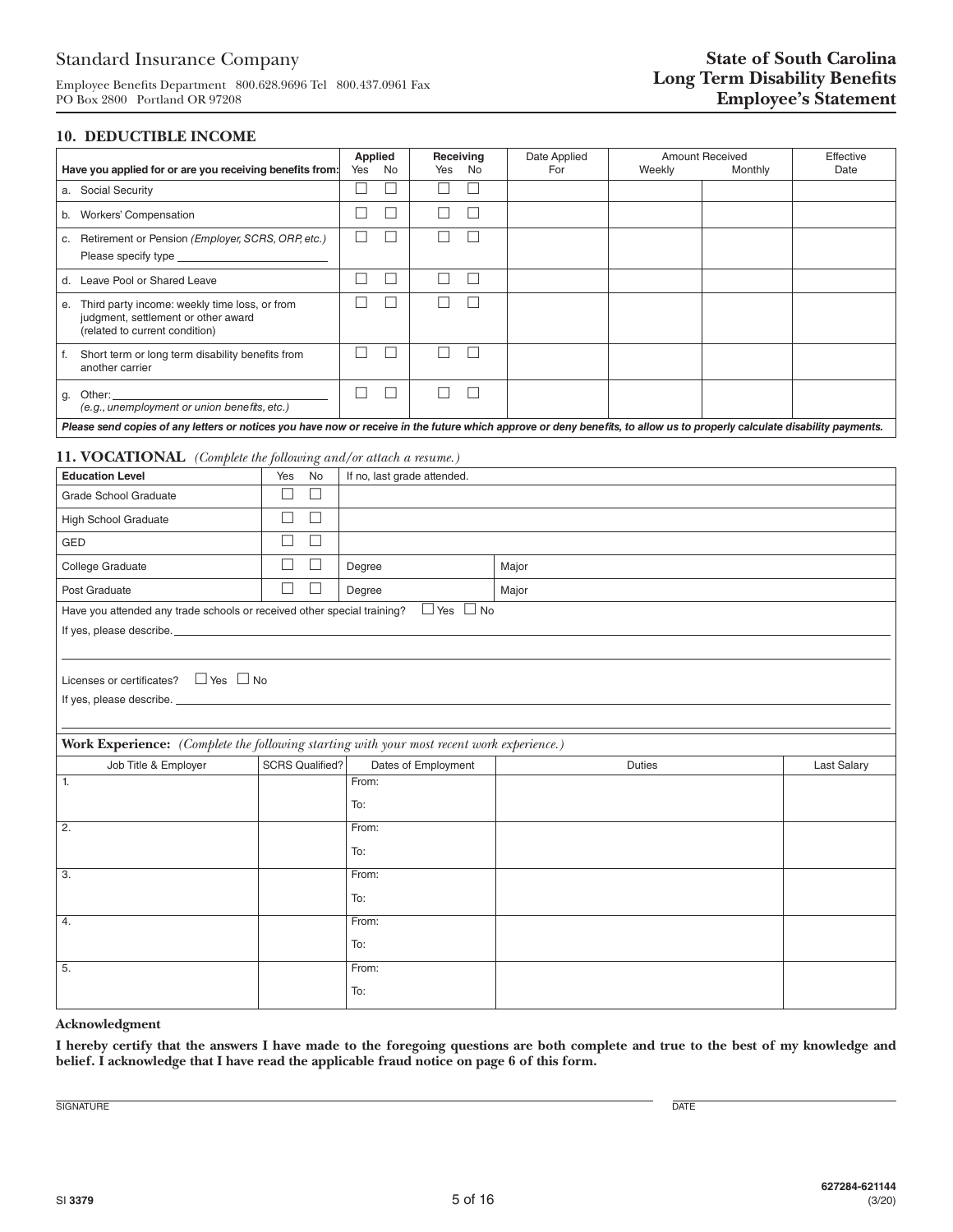Some states require us to provide the following information to you:

## **ALABAMA, MARYLAND AND RHODE ISLAND RESIDENTS**

Any person who knowingly or willfully presents a false or fraudulent claim for payment of a loss or benefit or who knowingly or willfully presents false information in an application for insurance is guilty of a crime and may be subject to fines and confinement in prison.

## **CALIFORNIA RESIDENTS**

For your protection, California law requires the following to appear on this form: Any person who knowingly presents a false or fraudulent claim for the payment of a loss is guilty of a crime and may be subject to fines and confinement in state prison.

## **COLORADO RESIDENTS**

It is unlawful to knowingly provide false, incomplete or misleading facts or information to an insurance company for the purpose of defrauding or attempting to defraud the company. Penalties may include imprisonment, fines, denial of insurance, and civil damages. Any insurance company or agent of an insurance company who knowingly provides false, incomplete, or misleading facts or information to the policyholder or claimant for the purpose of defrauding or attempting to defraud the policyholder or claimant with regard to a settlement or award payable from insurance proceeds shall be reported to the Colorado division of insurance within the department of regulatory agencies.

## **DISTRICT OF COLUMBIA RESIDENTS**

WARNING: It is a crime to provide false or misleading information to an insurer for the purpose of defrauding the insurer or any other person. Penalties include imprisonment and/or fines. In addition, an insurer may deny insurance benefits, if false information materially related to a claim was provided by the applicant.

## **FLORIDA RESIDENTS**

Any person who knowingly and with intent to injure, defraud or deceive an insurance company, files a statement of claim or an application containing false, incomplete or misleading information is guilty of a felony of the third degree

#### **NEW JERSEY RESIDENTS**

Any person who knowingly files a statement of claim containing any false or misleading information is subject to criminal and civil penalties.

#### **NEW YORK RESIDENTS**

Any person who knowingly and with intent to defraud any insurance company or other person files an application for insurance or statement of claim, containing any materially false information, or conceals for the purpose of misleading, information concerning any fact material thereto, commits a fraudulent insurance act, which is a crime, and shall also be subject to civil penalty not to exceed five thousand dollars and the stated value of the claim for each such violation.

#### **PENNSYLVANIA RESIDENTS**

Any person who knowingly and with intent to defraud any insurance company or other person files an application for insurance or statement of claim containing any materially false information or conceals for the purpose of misleading, information concerning any fact material thereto commits a fraudulent insurance act, which is a crime and subjects such person to criminal and civil penalties.

# **ALL OTHER RESIDENTS**

Some states require us to inform you that any person who knowingly and with intent to injure, defraud or deceive an insurance company, or other person, files a statement containing false or misleading information concerning any fact material hereto commits a fraudulent insurance act which is subject to civil and/or criminal penalties, depending upon the state. Such actions may be deemed a felony and substantial fines may be imposed.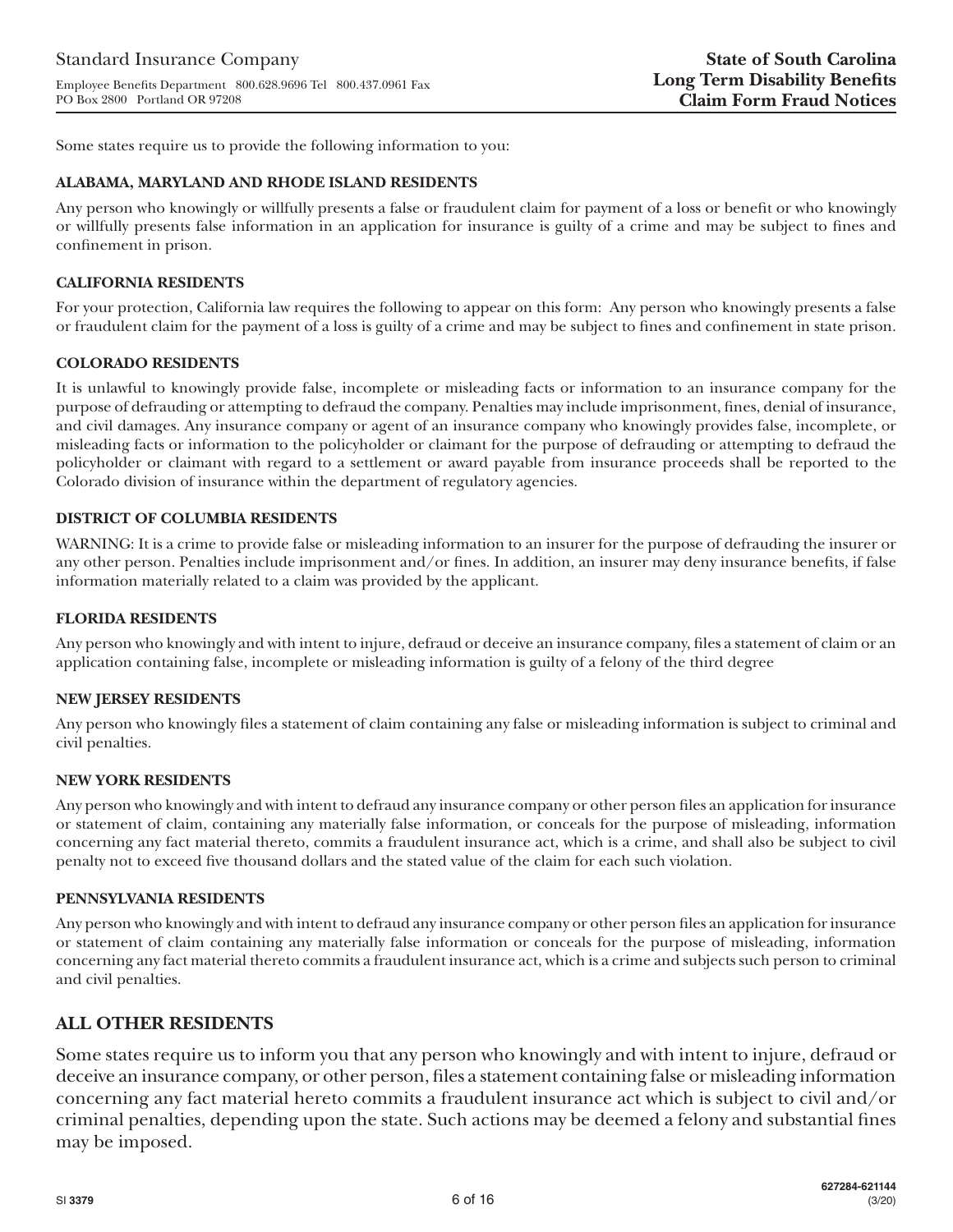**I AUTHORIZE THESE PERSONS** having any records or knowledge of me or my health:

- Any physician, medical practitioner or health care provider.
- Any hospital, clinic, pharmacy or other medical or medically related facility or association.
- Any insurance or annuity company.
- Any employer or plan sponsor.
- Any organization or entity administering a benefit program or an annuity program.
- Any educational, vocational or rehabilitational organization or program.
- Any consumer reporting agency, financial institution, accountant, or tax preparer.
- Any government agency *(for example, Social Security Administration, Public Retirement System, Railroad Retirement Board, etc.).*

## **TO GIVE THIS INFORMATION:**

- Charts, notes, x-rays, operative reports, lab and medication records and all other medical information about me, including medical history, diagnosis, testing and test results. Prognosis and treatment of any physical or mental condition, including:
	- Any disorder of the immune system, including HIV, Acquired Immune Deficiency Syndrome (AIDS) or other related syndromes or complexes.
	- Any communicable disease or disorder.
	- Any psychiatric or psychological condition, including test results, but excluding psychotherapy notes. Psychotherapy notes do not include a summary of diagnosis, functional status, the treatment plan, symptoms, prognosis and progress to date.
	- Any condition, treatment, or therapy related to substance abuse, including alcohol and drugs.

**and:**

• Any non-medical information requested about me, including such things as education, employment history, earnings or finances, or eligibility for other benefits including retirement benefits and retirement plan contributions *(for example, Social Security Administration, Public Retirement System, Railroad Retirement Board, claims status, benefit amounts and effective dates, etc.).*

## **TO STANDARD INSURANCE COMPANY, AND IF BENEFITS ARE CLAIMED UNDER THE BASIC EMPLOYER-PROVIDED LTD PLAN, THE INFORMATION MAY ALSO BE GIVEN TO THE STATE OF SOUTH CAROLINA, EMPLOYEE INSURANCE PROGRAM AND VOCATIONAL REHABILITATION DEPARTMENT.**

- I acknowledge that any agreements I have made to restrict my protected health information do not apply to this authorization, and I instruct the persons and organizations identified above to release and disclose my entire medical record without restriction. I understand that The Standard will use the information to determine my eligibility or entitlement for insurance benefits.
- I understand and agree that this authorization shall remain in force throughout the duration of my claim for benefits with The Standard. I understand that I have the right to refuse to sign this authorization and a right to revoke this authorization at any time by sending a written statement to The Standard, except to the extent it has been relied upon to disclose requested records. A revocation of the authorization, or the failure to sign the authorization, may impair The Standard's ability to evaluate or process my claim and may be a basis for denying my claim for benefits.
- I understand that in the course of conducting its business, The Standard may disclose to other parties information it has about me. The Standard may release this information about me to a reinsurer, a plan administrator, or any person performing business or legal services for The Standard in connection with my claim.
- I understand that The Standard complies with State and Federal laws and regulations enacted to protect my privacy. I also understand that the information disclosed to The Standard pursuant to this authorization may be subject to redisclosure with my authorization or as otherwise permitted or required by law. (Disability coverage is not subject to the Privacy Rules of the Health Insurance Portability and Accountability Act (HIPAA) and therefore the release of information to The Standard is not protected under the Act.)
- I acknowledge that I have read the authorization and the state variations *(if applicable)* on the following page. A photocopy or facsimile of this authorization is as valid as the original and will be provided to me upon request.

Name *(please print)* Social Security No.

Signature of Claimant/Guardian/Representative Date

*This Authorization is a two-page document. Please see page 8 for additional terms and information. Both pages are part of the Authorization.*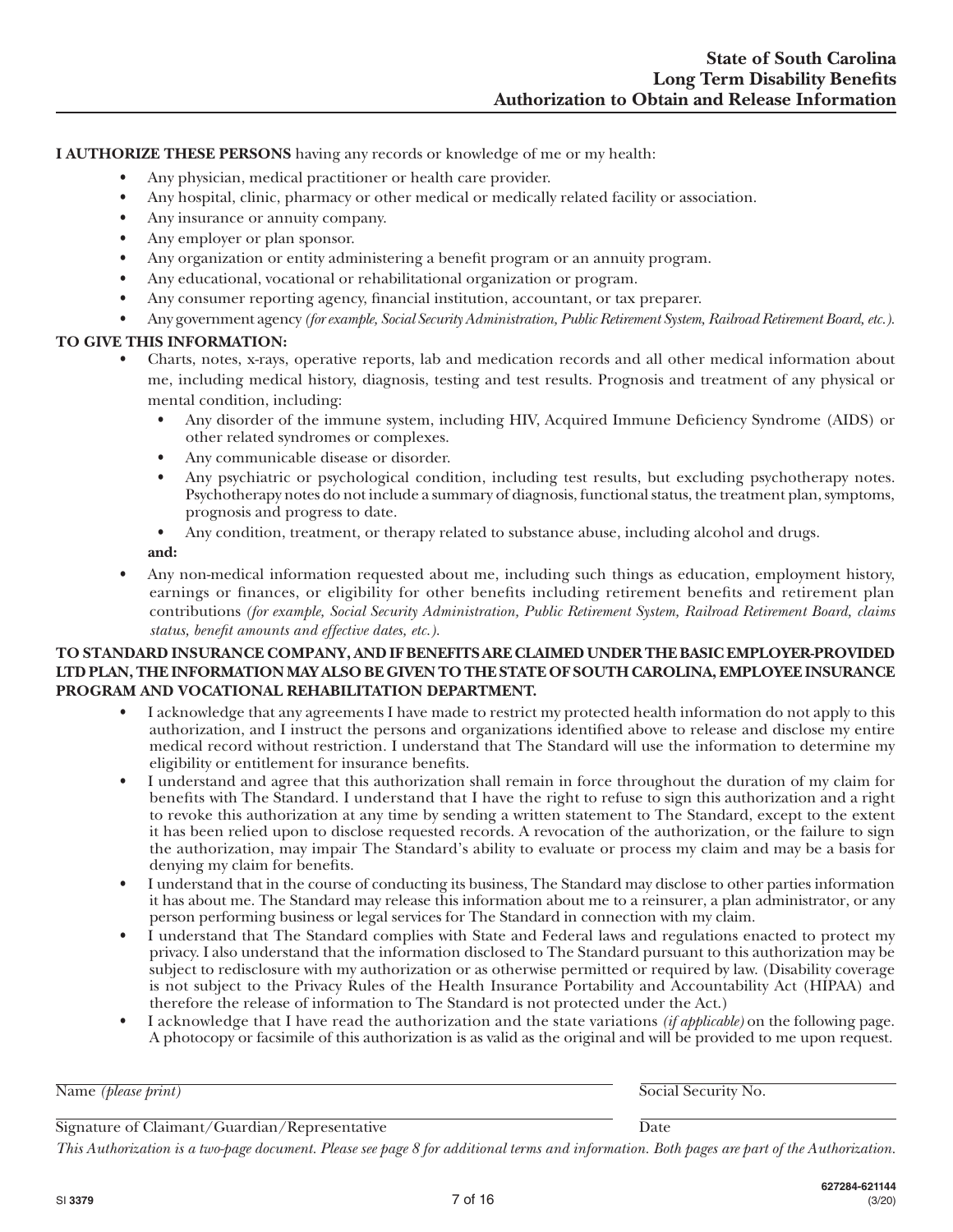Standard Insurance Company is a licensed insurance company in all states except New York. The Standard Life Insurance Company of New York is an insurance company licensed only in New York.

## **FOR RESIDENTS OF NEW MEXICO**

The state of New Mexico requires Standard Insurance Company to provide you with the following information pursuant to its Domestic Abuse Insurance Protection Act.

The Authorization form allows Standard Insurance Company to obtain personal information as it determines your eligibility for insurance benefits. The information obtained from you and from other sources may include confidential abuse information. "Confidential abuse information" means information about acts of domestic abuse or abuse status, the work or home address or telephone number of a victim of domestic abuse or the status of an applicant or insured as a family member, employer or associate of a victim of domestic abuse or a person with whom an applicant or insured is known to have a direct, close personal, family or abuse-related counseling relationship. With respect to confidential abuse information, you may revoke this authorization in writing, effective ten days after receipt by Standard Insurance Company, understanding that doing so may result in a claim being denied or may adversely affect a pending insurance action.

Standard Insurance Company is prohibited by law from using abuse status as a basis for denying, refusing to issue, renew or reissue or canceling or otherwise terminating a policy, restricting or excluding coverage or benefits of a policy or charging a higher premium for a policy.

Upon written request you have the right to review your confidential abuse information obtained by Standard Insurance Company. Within 30 business days of receiving the request, Standard Insurance Company will mail you a copy of the information pertaining to you. After you have reviewed the information, you may request that we correct, amend or delete any confidential abuse information which you believe is incorrect. Standard Insurance Company will carefully review your request and make changes when justified. If you would like more information about this right or our information practices, a full notice can be obtained by writing to us.

If you wish to be a protected person (a victim of domestic abuse who has notified Standard Insurance Company that you are or have been a victim of domestic abuse) and participate in Standard Insurance Company's location information confidentiality program, your request should be sent to Standard Insurance Company.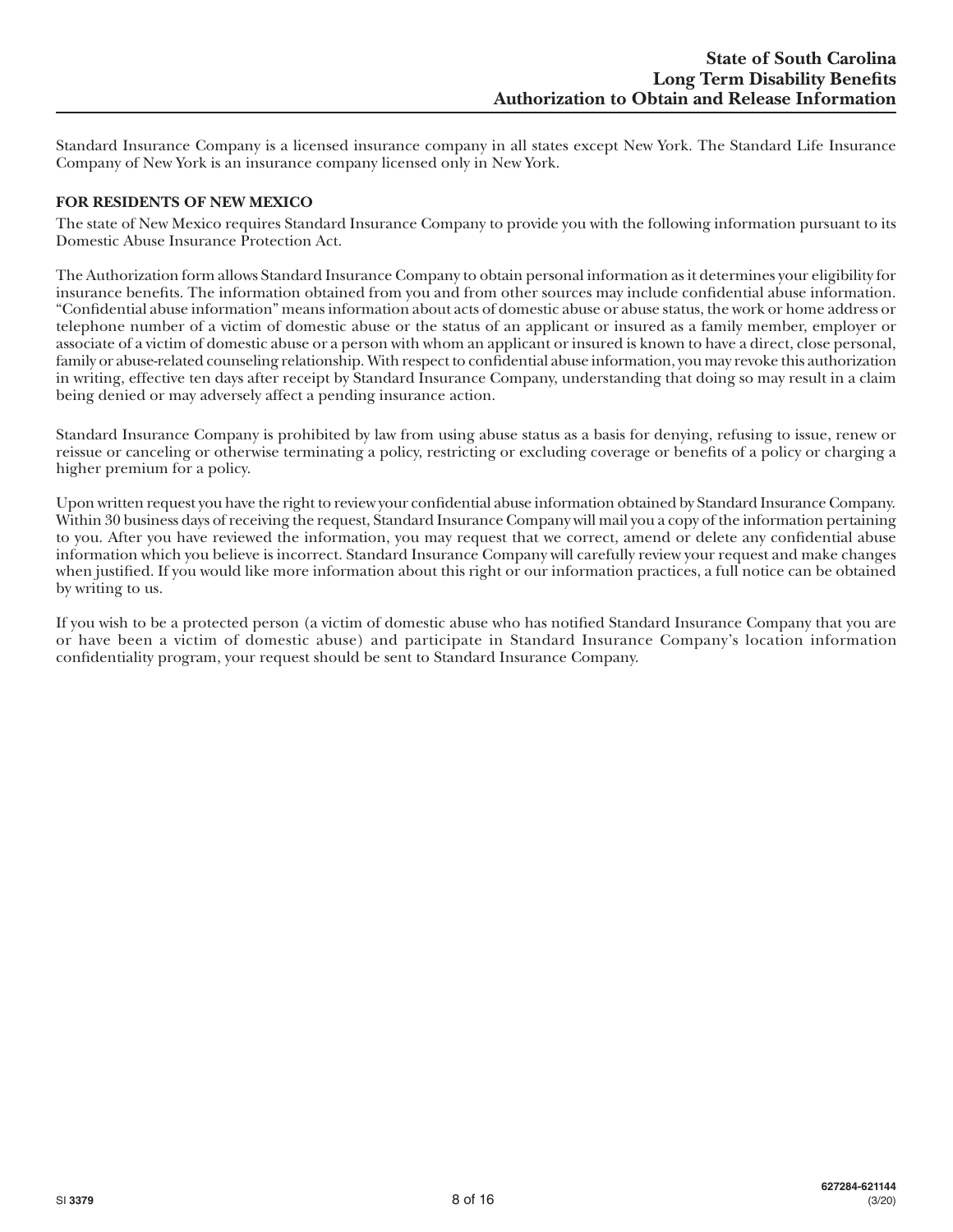**I AUTHORIZE THESE PERSONS** having any records or knowledge of me or my health:

- Any physician, medical practitioner or health care provider; and
- Any hospital, clinic, or other medical or medically related facility or association.

## **TO GIVE THIS INFORMATION:**

Notes recorded by a health care provider who is a mental health professional documenting or analyzing the contents of conversation(s) during a private counseling session or a group, joint, or family counseling session and that are separated from the rest of my medical record.

## **TO STANDARD INSURANCE COMPANY, AND IF BENEFITS ARE CLAIMED UNDER THE BASIC EMPLOYER-PROVIDED LTD PLAN, THE INFORMATION MAY ALSO BE GIVEN TO THE STATE OF SOUTH CAROLINA, EMPLOYEE INSURANCE PROGRAM AND VOCATIONAL REHABILITATION DEPARTMENT.**

- I acknowledge that any agreements I have made to restrict my protected health information do not apply to this authorization, and I instruct the persons and organizations identified above to release and disclose my entire medical record without restriction. I understand that The Standard will use the information to determine my eligibility or entitlement for insurance benefits.
- I understand and agree that this authorization shall remain in force throughout the duration of my claim for benefits with The Standard. I understand that I have the right to refuse to sign this authorization and a right to revoke this authorization at any time by sending a written statement to The Standard, except to the extent it has been relied upon to disclose requested records. A revocation of the authorization, or the failure to sign the authorization, may impair The Standard's ability to evaluate or process my claim and may be a basis for denying my claim for benefits.
- • I understand that in the course of conducting its business, The Standard may disclose to other parties information it has about me. The Standard may release this information about me to a reinsurer, a plan administrator, or any person performing business or legal services for The Standard in connection with my claim.
- • I understand that The Standard complies with State and Federal laws and regulations enacted to protect my privacy. I also understand that the information disclosed to The Standard pursuant to this authorization may be subject to redisclosure with my authorization or as otherwise permitted or required by law. (Disability coverage is not subject to the Privacy Rules of the Health Insurance Portability and Accountability Act (HIPAA) and therefore the release of information to The Standard is not protected under the Act.)
- I acknowledge that I have read the authorization and the state variations (if applicable) on the following page. A photocopy or facsimile of this authorization is as valid as the original and will be provided to me upon request.

Name *(please print)* Social Security No.

Signature of Claimant/Guardian/Representative Date

*This Authorization is a two-page document. Please see page 10 for additional terms and information. Both pages are part of the Authorization.*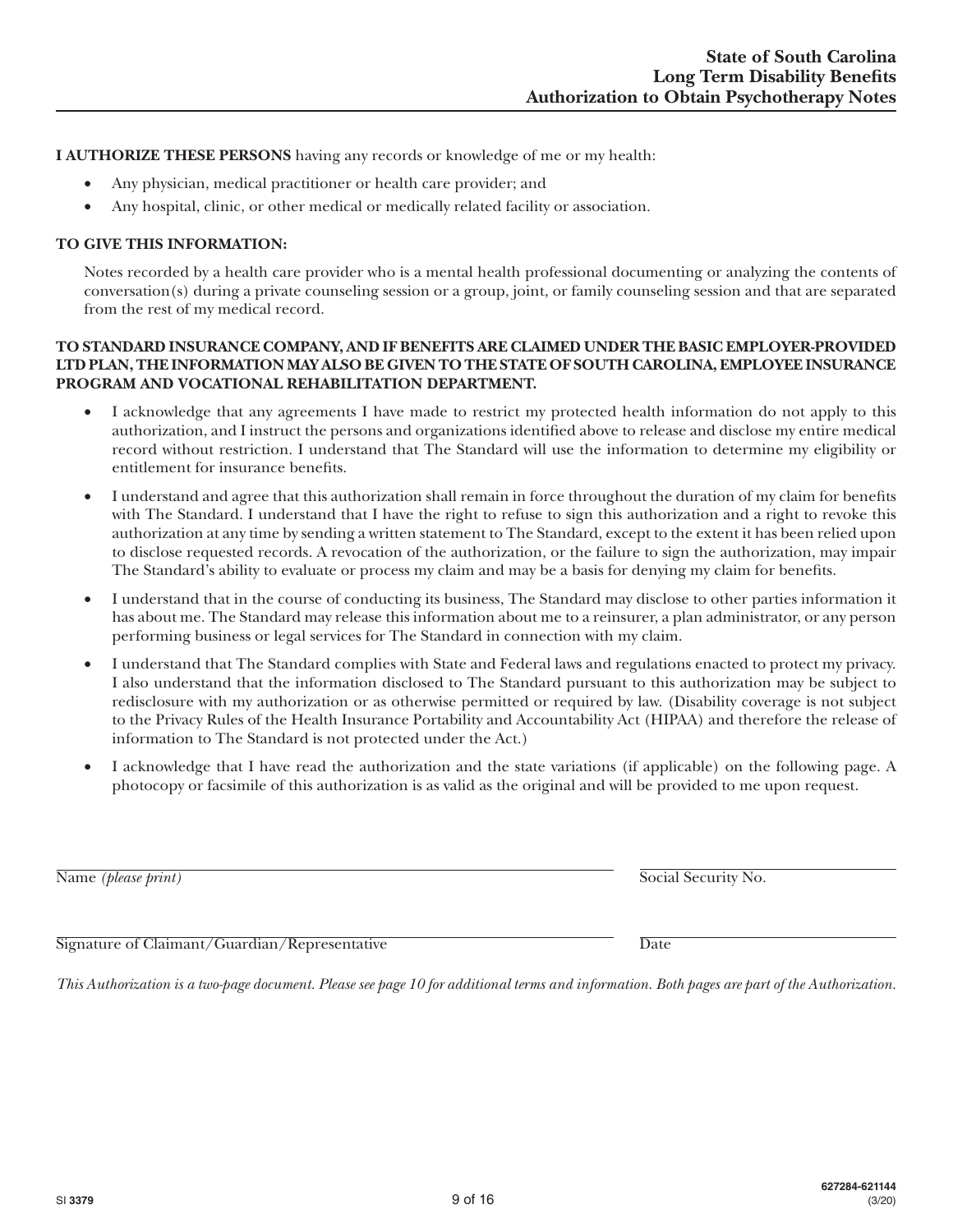Standard Insurance Company is a licensed insurance company in all states except New York. The Standard Life Insurance Company of New York is an insurance company licensed only in New York.

## **FOR RESIDENTS OF NEW MEXICO**

The state of New Mexico requires Standard Insurance Company to provide you with the following information pursuant to its Domestic Abuse Insurance Protection Act.

The Authorization form allows Standard Insurance Company to obtain personal information as it determines your eligibility for insurance benefits. The information obtained from you and from other sources may include confidential abuse information. "Confidential abuse information" means information about acts of domestic abuse or abuse status, the work or home address or telephone number of a victim of domestic abuse or the status of an applicant or insured as a family member, employer or associate of a victim of domestic abuse or a person with whom an applicant or insured is known to have a direct, close personal, family or abuse-related counseling relationship. With respect to confidential abuse information, you may revoke this authorization in writing, effective ten days after receipt by Standard Insurance Company, understanding that doing so may result in a claim being denied or may adversely affect a pending insurance action.

Standard Insurance Company is prohibited by law from using abuse status as a basis for denying, refusing to issue, renew or reissue or canceling or otherwise terminating a policy, restricting or excluding coverage or benefits of a policy or charging a higher premium for a policy.

Upon written request you have the right to review your confidential abuse information obtained by Standard Insurance Company. Within 30 business days of receiving the request, Standard Insurance Company will mail you a copy of the information pertaining to you. After you have reviewed the information, you may request that we correct, amend or delete any confidential abuse information which you believe is incorrect. Standard Insurance Company will carefully review your request and make changes when justified. If you would like more information about this right or our information practices, a full notice can be obtained by writing to us.

If you wish to be a protected person (a victim of domestic abuse who has notified Standard Insurance Company that you are or have been a victim of domestic abuse) and participate in Standard Insurance Company's location information confidentiality program, your request should be sent to Standard Insurance Company.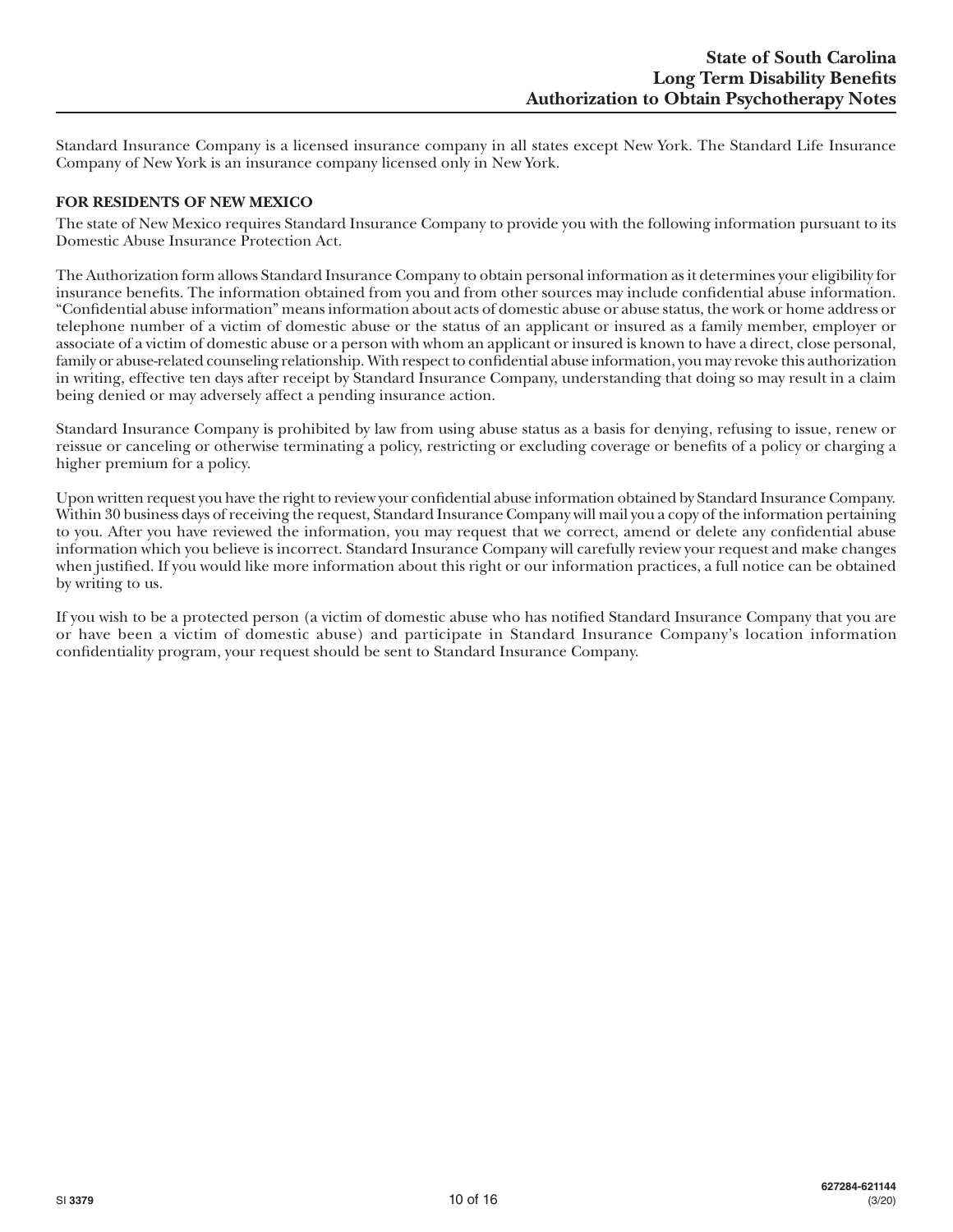*NOTE: Standard Insurance Company is acting only in an administrative capacity for the Basic LTD Plan.*

#### **PART A. TO BE COMPLETED BY PATIENT**

|                                                                                                                                                                  | Social Security No.: Social Security No.: |              |           |
|------------------------------------------------------------------------------------------------------------------------------------------------------------------|-------------------------------------------|--------------|-----------|
| Other Names Used:                                                                                                                                                |                                           |              |           |
| Address:                                                                                                                                                         | City: City:                               | State:       | Zip Code: |
| Phone No.: (<br>$\frac{1}{1}$ .<br>$\frac{1}{1}$ $\frac{1}{1}$ $\frac{1}{1}$ $\frac{1}{1}$ $\frac{1}{1}$ $\frac{1}{1}$ $\frac{1}{1}$ $\frac{1}{1}$ $\frac{1}{1}$ | Birthdate:                                | Patient No.: |           |
| Health Plan:                                                                                                                                                     |                                           |              |           |

## **PART B. TO BE COMPLETED BY PHYSICIAN**

**DEAR DOCTOR:** The purpose of this form is to help us determine whether the clinical condition of your patient is disabling. We need documentation of functional impairment. Please include laboratory data and results of special tests *(X-rays, CAT scan, EKG, etc.).* Please attach copies of any pertinent surgical reports, hospital admitting history, physician discharge summaries, chart notes, and narrative reports.

The patient is responsible for the completion of this form without expense to The Standard. (Forms may be returned due to unanswered questions.)

#### *The following information is needed to document the Patient's inability to work:*

#### **1. DIAGNOSIS**

| C. Current Symptoms: Example 2014 19:30 19:30 19:30 19:30 19:30 19:30 19:30 19:30 19:30 19:30 19:30 19:30 19:30 19:30 19:30 19:30 19:30 19:30 19:30 19:30 19:30 19:30 19:30 19:30 19:30 19:30 19:30 19:30 19:30 19:30 19:30 19 |  |                                                                                                                                                                                                                                     |  |
|--------------------------------------------------------------------------------------------------------------------------------------------------------------------------------------------------------------------------------|--|-------------------------------------------------------------------------------------------------------------------------------------------------------------------------------------------------------------------------------------|--|
|                                                                                                                                                                                                                                |  |                                                                                                                                                                                                                                     |  |
|                                                                                                                                                                                                                                |  | E. Patient's Height: <b>E. Patient's Height:</b> Pulse: Pulse: Pulse: Pulse: Pulse: Pulse: Pulse: Pulse: Pulse: Pulse: Pulse: Pulse: Pulse: Pulse: Pulse: Pulse: Pulse: Pulse: Pulse: Pulse: Pulse: Pulse: Pulse: Pulse: Pulse: Pul |  |
| 2. PREGNANCY (If applicable.)                                                                                                                                                                                                  |  |                                                                                                                                                                                                                                     |  |
|                                                                                                                                                                                                                                |  | Anticipated to be normal? $\Box$ Yes $\Box$ No                                                                                                                                                                                      |  |
|                                                                                                                                                                                                                                |  | Type of delivery: $\Box$ Vaginal $\Box$ Caesarean Section                                                                                                                                                                           |  |

#### **3. HISTORY**

| A. When did symptoms appear or accident happen?                                                   |  |
|---------------------------------------------------------------------------------------------------|--|
| B. Did you recommend to the patient to stop work? $\Box$ Yes $\Box$ No                            |  |
|                                                                                                   |  |
| Why?                                                                                              |  |
|                                                                                                   |  |
| C. Has the patient ever had the same or similar condition? $\Box$ Yes $\Box$ No<br>If yes, when?  |  |
|                                                                                                   |  |
| D. Is the condition related to the patient's employment? $\Box$ Yes $\Box$ No $\Box$ Undetermined |  |
| E. Did you complete a Workers' Compensation Report for this condition? $\Box$ Yes $\Box$ No       |  |
|                                                                                                   |  |
|                                                                                                   |  |

#### **4. TREATMENT**

| A. Date patient first consulted you for this condition: _________________________                                                                                                                                              | , for any condition: $\sqrt{2\pi i}$ |
|--------------------------------------------------------------------------------------------------------------------------------------------------------------------------------------------------------------------------------|--------------------------------------|
|                                                                                                                                                                                                                                |                                      |
|                                                                                                                                                                                                                                |                                      |
| D. Treatment Plan (include surgery, physical therapy, psychiatric counseling):                                                                                                                                                 |                                      |
|                                                                                                                                                                                                                                |                                      |
|                                                                                                                                                                                                                                |                                      |
|                                                                                                                                                                                                                                |                                      |
| F. Response to Treatment Plan: Sales and Sales and Sales and Sales and Sales and Sales and Sales and Sales and Sales and Sales and Sales and Sales and Sales and Sales and Sales and Sales and Sales and Sales and Sales and S |                                      |
|                                                                                                                                                                                                                                |                                      |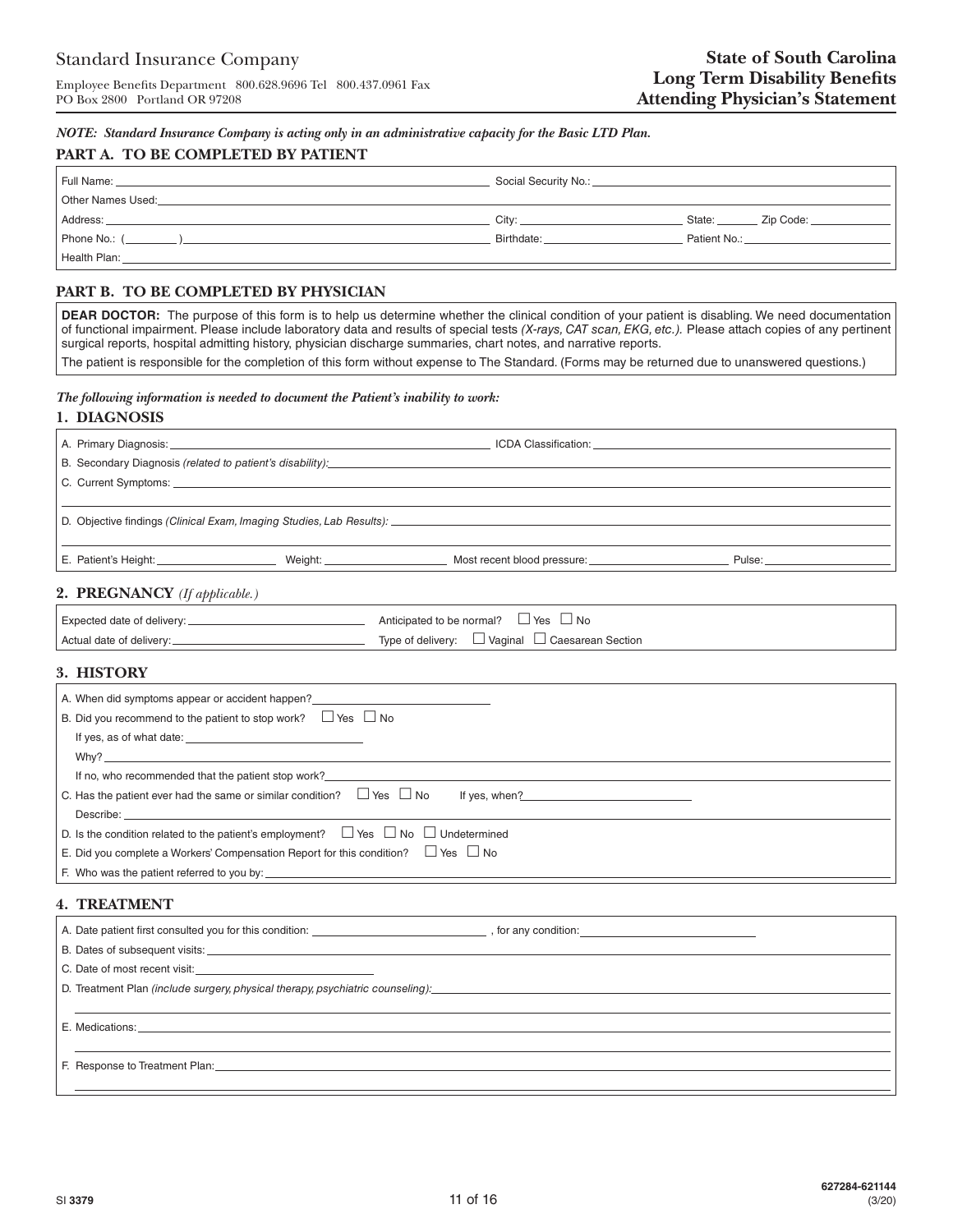Claims Administrator 800.628.9696 Tel 800.437.0961 Fax PO Box 2800 Portland OR 97208

## **5. PHYSICAL CAPACITIES**

| Based on the patient's physical limitations and restrictions, he/she can (circle the appropriate level of ability):                                                                                                            |
|--------------------------------------------------------------------------------------------------------------------------------------------------------------------------------------------------------------------------------|
| Frequently lift (in pounds):<br>$50+$<br>50<br>20<br>10                                                                                                                                                                        |
| Maximum lift:<br>20<br>$50+$<br>10 <sup>°</sup><br>0<br>$\begin{array}{cc} 50 \\ 7 \\ 7 \\ 7 \end{array}$<br>Walk/Stand at one time (in hours):<br>6<br>8<br>5<br>$\overline{4}$<br>3<br>$\overline{2}$<br>0<br>-1             |
| 5<br>Walk/Stand in an 8-hour work day:<br>6<br>$\overline{4}$<br>3<br>$\overline{2}$<br>8<br>$\mathbf{1}$<br>$\mathbf 0$                                                                                                       |
| 5<br>$\overline{2}$<br>Sit at one time (in hours):<br>6<br>$\overline{4}$<br>3<br>$\mathbf{1}$<br>8<br>$\mathbf 0$                                                                                                             |
| $\overline{7}$<br>3<br>$\overline{2}$<br>Sit in an 8-hour work day:<br>6<br>5<br>$\overline{4}$<br>$\mathbf{1}$<br>8<br>$\Omega$                                                                                               |
| Bend/Stoop: $\Box$ Never $\Box$ Occasionally $\Box$ Frequently<br>Fine Manipulation: Right: $\Box$ Yes $\Box$ No                                                                                                               |
| $\Box$ Never $\Box$ Occasionally $\Box$ Frequently<br>Left: $\Box$ Yes $\Box$ No<br>Grasp:<br>$\Box$ Never $\Box$ Occasionally $\Box$ Frequently<br>Reach:                                                                     |
|                                                                                                                                                                                                                                |
| 6. LEVEL OF FUNCTIONAL IMPAIRMENT                                                                                                                                                                                              |
| A. The patient is: $\Box$ Ambulatory $\Box$ House Confined $\Box$ Bed Confined $\Box$ Hospital Confined                                                                                                                        |
| B. Describe the patient's mental and cognitive limitations and restrictions:                                                                                                                                                   |
|                                                                                                                                                                                                                                |
| C. Is this patient competent to manage insurance benefits? $\Box$ Yes $\Box$ No                                                                                                                                                |
| If no, is the patient competent to appoint someone to help manage the insurance benefits? $\square$ Yes $\square$ No                                                                                                           |
|                                                                                                                                                                                                                                |
|                                                                                                                                                                                                                                |
| E. Dominant hand: $\Box$ Right $\Box$ Left                                                                                                                                                                                     |
| 7. HOSPITALIZATION                                                                                                                                                                                                             |
| A. Date admitted:                                                                                                                                                                                                              |
|                                                                                                                                                                                                                                |
|                                                                                                                                                                                                                                |
| C. Describe nature of any surgical procedure performed: example and a series of the series of the series of the series of the series of the series of the series of the series of the series of the series of the series of th |
|                                                                                                                                                                                                                                |
| Name of hospital: Letters and the contract of the contract of the contract of the contract of the contract of the contract of the contract of the contract of the contract of the contract of the contract of the contract of  |
|                                                                                                                                                                                                                                |
|                                                                                                                                                                                                                                |
| 8. OTHER TREATING MEDICAL PROFESSIONALS (if known)                                                                                                                                                                             |
| A. Name:<br>and the control of the control of the control of the control of the control of the control of the control of the                                                                                                   |
|                                                                                                                                                                                                                                |
| B. Name: Samuel Communication of the Communication of the Communication of the Communication of the Communication of the Communication of the Communication of the Communication of the Communication of the Communication of  |
|                                                                                                                                                                                                                                |
|                                                                                                                                                                                                                                |
| 9. PROGNOSIS                                                                                                                                                                                                                   |
| A. Describe patient's condition since onset of symptoms: $\Box$ Recovered $\Box$ Improved $\Box$ Not Changed $\Box$ Retrogressed                                                                                               |
| B. When do you expect a fundamental or marked change in patient's condition?                                                                                                                                                   |
| □ Unable to determine, follow up in _____ weeks _____ months □ Never                                                                                                                                                           |
| C. When do you anticipate the patient can return to work?                                                                                                                                                                      |
| Part-time:<br>Full-time: _<br>__ (_______ hrs/day,______ number days/weeks)                                                                                                                                                    |
| $\Box$ Unable to determine, follow up in _____ weeks _____ months $\Box$ Never                                                                                                                                                 |
| D. What reasonable work or job site modifications could the employer make to assist the individual to return to work?                                                                                                          |
|                                                                                                                                                                                                                                |
| E. Assessment and Treatment are complicated by: $\Box$ Malingering<br>$\Box$ Significant exaggeration, inconsistent findings<br>$\Box$ Dependence on drugs/medications                                                         |
| ** Please send copies of chart notes, diagnostic, laboratory, and electrodiagnostic findings, as well as operative reports and hospital discharge summaries                                                                    |
| for the past year.                                                                                                                                                                                                             |
| $A$ alynazyladownaut                                                                                                                                                                                                           |

**Acknowledgment**

**I hereby certify that the answers I have made to the foregoing questions are both complete and true to the best of my knowledge and belief. I acknowledge that I have read the applicable fraud notice on page 13 of this form.**

| Physician's Signature: |                                            | Date:                          |
|------------------------|--------------------------------------------|--------------------------------|
|                        |                                            | Specialty: ___________________ |
| Address:               | Citv:                                      | State: Zip Code:               |
|                        | Phone No.: ( ______ ) ____________________ | Fax No.: $(\_\_)$              |

Return to Standard Insurance Company at the address above.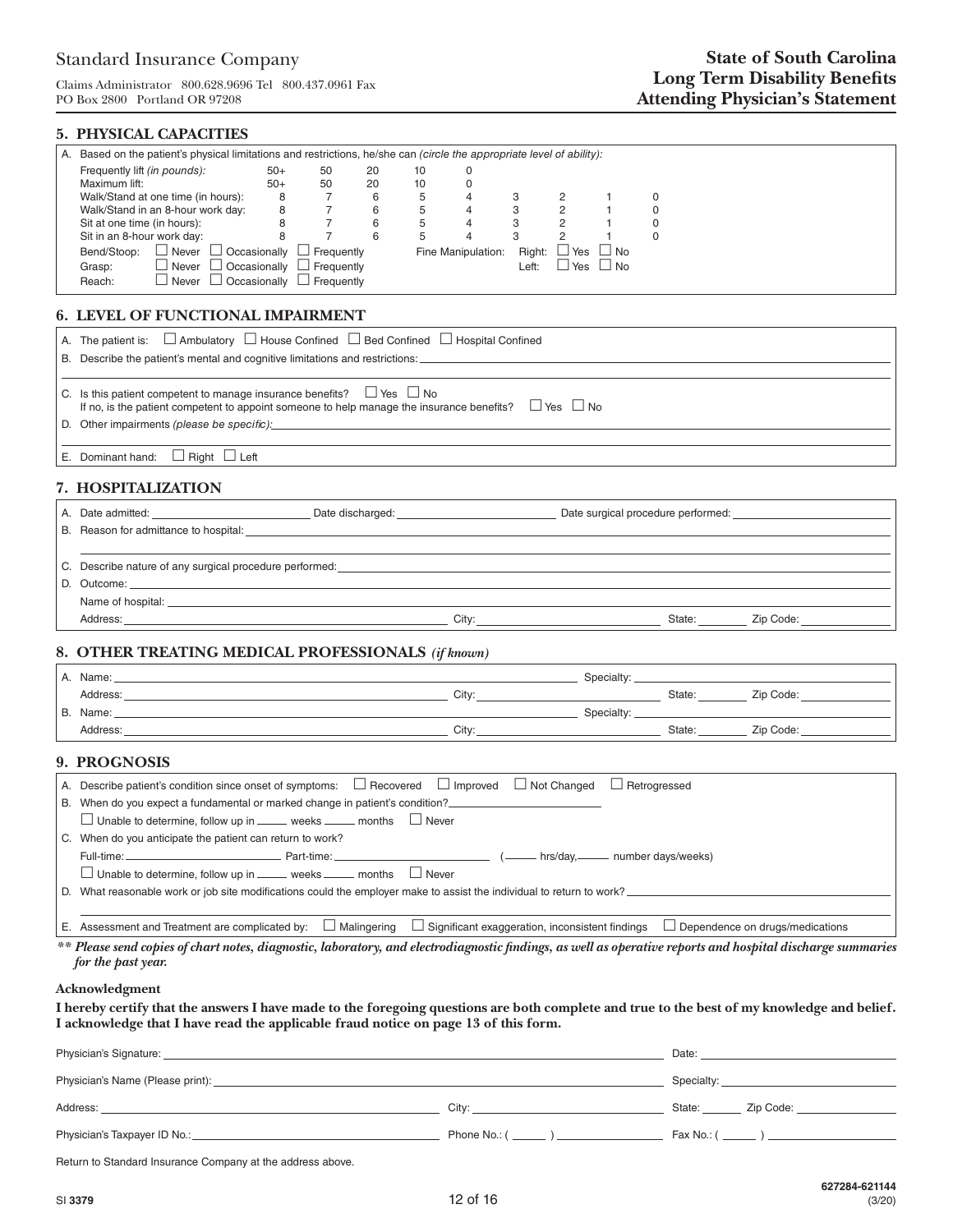Some states require us to provide the following information to you:

## **ALABAMA, MARYLAND AND RHODE ISLAND RESIDENTS**

Any person who knowingly or willfully presents a false or fraudulent claim for payment of a loss or benefit or who knowingly or willfully presents false information in an application for insurance is guilty of a crime and may be subject to fines and confinement in prison.

## **CALIFORNIA RESIDENTS**

For your protection, California law requires the following to appear on this form: Any person who knowingly presents a false or fraudulent claim for the payment of a loss is guilty of a crime and may be subject to fines and confinement in state prison.

## **COLORADO RESIDENTS**

It is unlawful to knowingly provide false, incomplete or misleading facts or information to an insurance company for the purpose of defrauding or attempting to defraud the company. Penalties may include imprisonment, fines, denial of insurance, and civil damages. Any insurance company or agent of an insurance company who knowingly provides false, incomplete, or misleading facts or information to the policyholder or claimant for the purpose of defrauding or attempting to defraud the policyholder or claimant with regard to a settlement or award payable from insurance proceeds shall be reported to the Colorado division of insurance within the department of regulatory agencies.

## **DISTRICT OF COLUMBIA RESIDENTS**

WARNING: It is a crime to provide false or misleading information to an insurer for the purpose of defrauding the insurer or any other person. Penalties include imprisonment and/or fines. In addition, an insurer may deny insurance benefits, if false information materially related to a claim was provided by the applicant.

## **FLORIDA RESIDENTS**

Any person who knowingly and with intent to injure, defraud or deceive an insurance company, files a statement of claim or an application containing false, incomplete or misleading information is guilty of a felony of the third degree

#### **NEW JERSEY RESIDENTS**

Any person who knowingly files a statement of claim containing any false or misleading information is subject to criminal and civil penalties.

#### **NEW YORK RESIDENTS**

Any person who knowingly and with intent to defraud any insurance company or other person files an application for insurance or statement of claim, containing any materially false information, or conceals for the purpose of misleading, information concerning any fact material thereto, commits a fraudulent insurance act, which is a crime, and shall also be subject to civil penalty not to exceed five thousand dollars and the stated value of the claim for each such violation.

#### **PENNSYLVANIA RESIDENTS**

Any person who knowingly and with intent to defraud any insurance company or other person files an application for insurance or statement of claim containing any materially false information or conceals for the purpose of misleading, information concerning any fact material thereto commits a fraudulent insurance act, which is a crime and subjects such person to criminal and civil penalties.

# **ALL OTHER RESIDENTS**

Some states require us to inform you that any person who knowingly and with intent to injure, defraud or deceive an insurance company, or other person, files a statement containing false or misleading information concerning any fact material hereto commits a fraudulent insurance act which is subject to civil and/or criminal penalties, depending upon the state. Such actions may be deemed a felony and substantial fines may be imposed.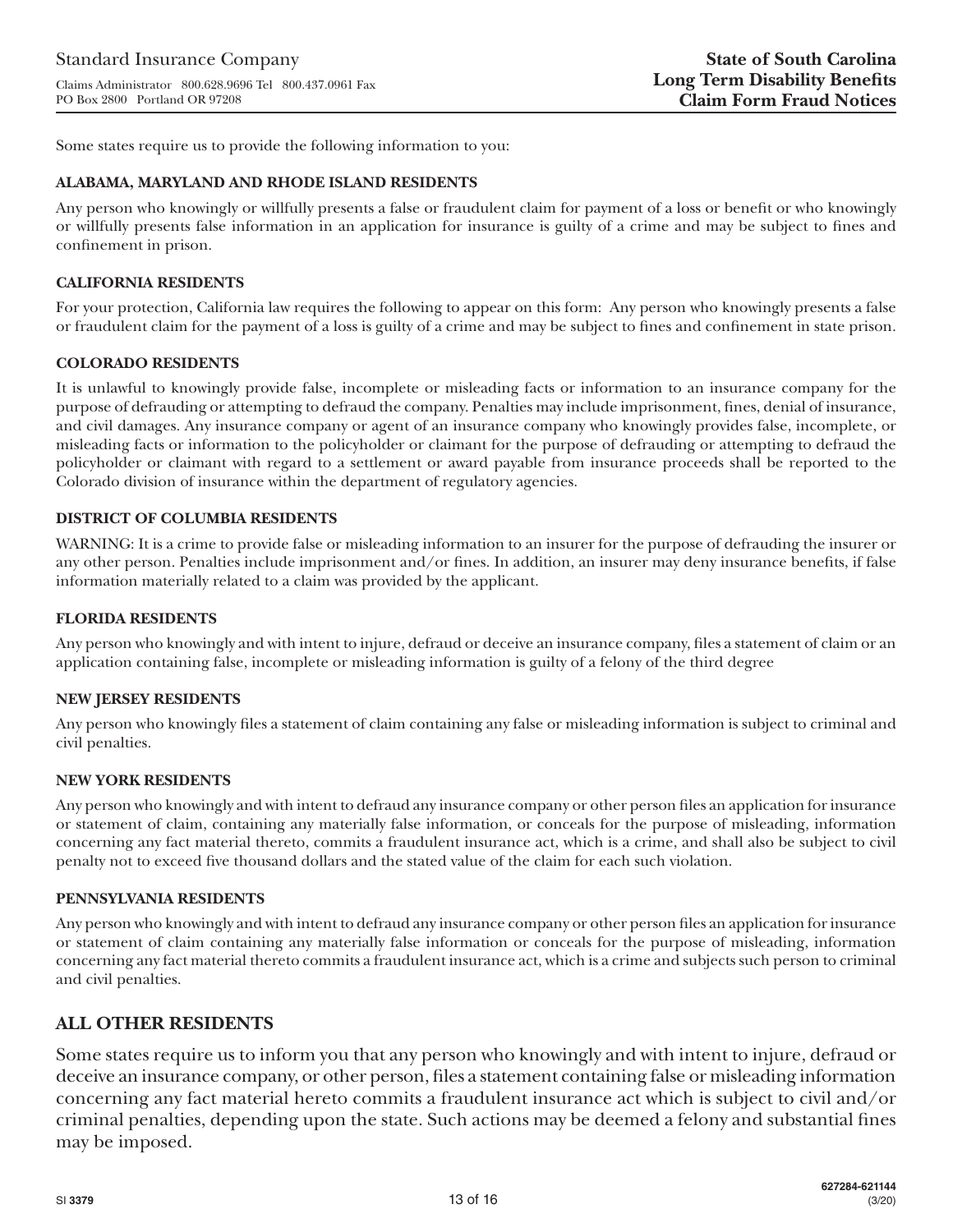#### *Please type or print. Form may be returned for unanswered questions.*

*NOTE: Standard Insurance Company is acting only in an administrative capacity for the Basic LTD Plan.*

## **1. EMPLOYEE**

| Full Name:   | Social Security No.: |        |           |
|--------------|----------------------|--------|-----------|
| Address:     | Citv:                | State: | Zip Code: |
| Phone No.: ( | Birthdate:           |        |           |

## **2. INFORMATION**

| Job Title: _________________                                                                                                                                                                                                                                                                                                          |
|---------------------------------------------------------------------------------------------------------------------------------------------------------------------------------------------------------------------------------------------------------------------------------------------------------------------------------------|
| (Please attach a copy of position description.)                                                                                                                                                                                                                                                                                       |
|                                                                                                                                                                                                                                                                                                                                       |
| Employee's coverage effective date: □ State Basic LTD                                                                                                                                                                                                                                                                                 |
| □ Supplemental LTD ________________________ □ 90-day □ 180-day Benefit Waiting Period                                                                                                                                                                                                                                                 |
| $\Box$ Yes $\Box$ No<br>Carrier: Electronic Carrier: Electronic Carrier: Electronic Carrier: Electronic Carrier: Electronic Carrier: Electronic Carrier: Electronic Carrier: Electronic Carrier: Electronic Carrier: Electronic Carrier: Electronic Ca<br>Is employee currently insured with another carrier for disability coverage? |
| $\Box$ Yes $\Box$ No $\Box$ Don't Know (Please forward Certificate of Coverage for State Basic<br>Did employee receive a certificate of coverage for each appropriate plan?<br>LTD plan for covered employee when filing disability claim.)                                                                                           |
| Last day of work before disability commenced:                                                                                                                                                                                                                                                                                         |
| Date employee returned to work after disability ended: _________________________                                                                                                                                                                                                                                                      |
| $\Box$ Yes $\Box$ No $\Box$ Undetermined<br>Is medical condition due to employment?                                                                                                                                                                                                                                                   |
| $\Box$ Yes $\Box$ No Carrier Name: $\Box$<br>Workers' Compensation claim?                                                                                                                                                                                                                                                             |
| Claim No.: Address: Address: Address: Address: Address: Address: Address: Address: Address: Address: Address: Address: Address: Address: Address: Address: Address: Address: Address: Address: Address: Address: Address: Addr                                                                                                        |
| Have you considered allowing the employee to work in another occupation, or to modify and/or alter the job duties of the current occupation?                                                                                                                                                                                          |
| $\Box$ Yes $\Box$ No                                                                                                                                                                                                                                                                                                                  |
|                                                                                                                                                                                                                                                                                                                                       |
|                                                                                                                                                                                                                                                                                                                                       |
|                                                                                                                                                                                                                                                                                                                                       |
|                                                                                                                                                                                                                                                                                                                                       |
| Hours worked per week before disability commenced:                                                                                                                                                                                                                                                                                    |
| through: the contract of the contract of the contract of the contract of the contract of the contract of the contract of the contract of the contract of the contract of the contract of the contract of the contract of the c                                                                                                        |
|                                                                                                                                                                                                                                                                                                                                       |

## **3. SALARY** *(Earnings as of last day worked before disability commenced)*

| Regularly paid hours per week, excluding overtime.                                                                   |                        |                                     |  |  |
|----------------------------------------------------------------------------------------------------------------------|------------------------|-------------------------------------|--|--|
| <b>Please check ONE:</b>                                                                                             |                        |                                     |  |  |
| $\Box$ Basic Yearly Earnings                                                                                         |                        |                                     |  |  |
| $\Box$ Basic Monthly Earnings                                                                                        | \$ for months per year |                                     |  |  |
| $\Box$ Basic Hourly Earnings                                                                                         |                        | \$ days per year OR days per year S |  |  |
| $\Box$ Basic Contract Earnings                                                                                       |                        | \$ length of contract:              |  |  |
| $\Box$ Commissions (Please attach list of commissions paid for the period specified in your Group Policy)            |                        |                                     |  |  |
| Shift Differential                                                                                                   | $\Box$ Bonuses         |                                     |  |  |
|                                                                                                                      |                        |                                     |  |  |
| Yearly employment schedule, indicate: $\Box$ 12-month period $\Box$ Other <i>(i.e. contract days, 9 mos., etc.):</i> |                        |                                     |  |  |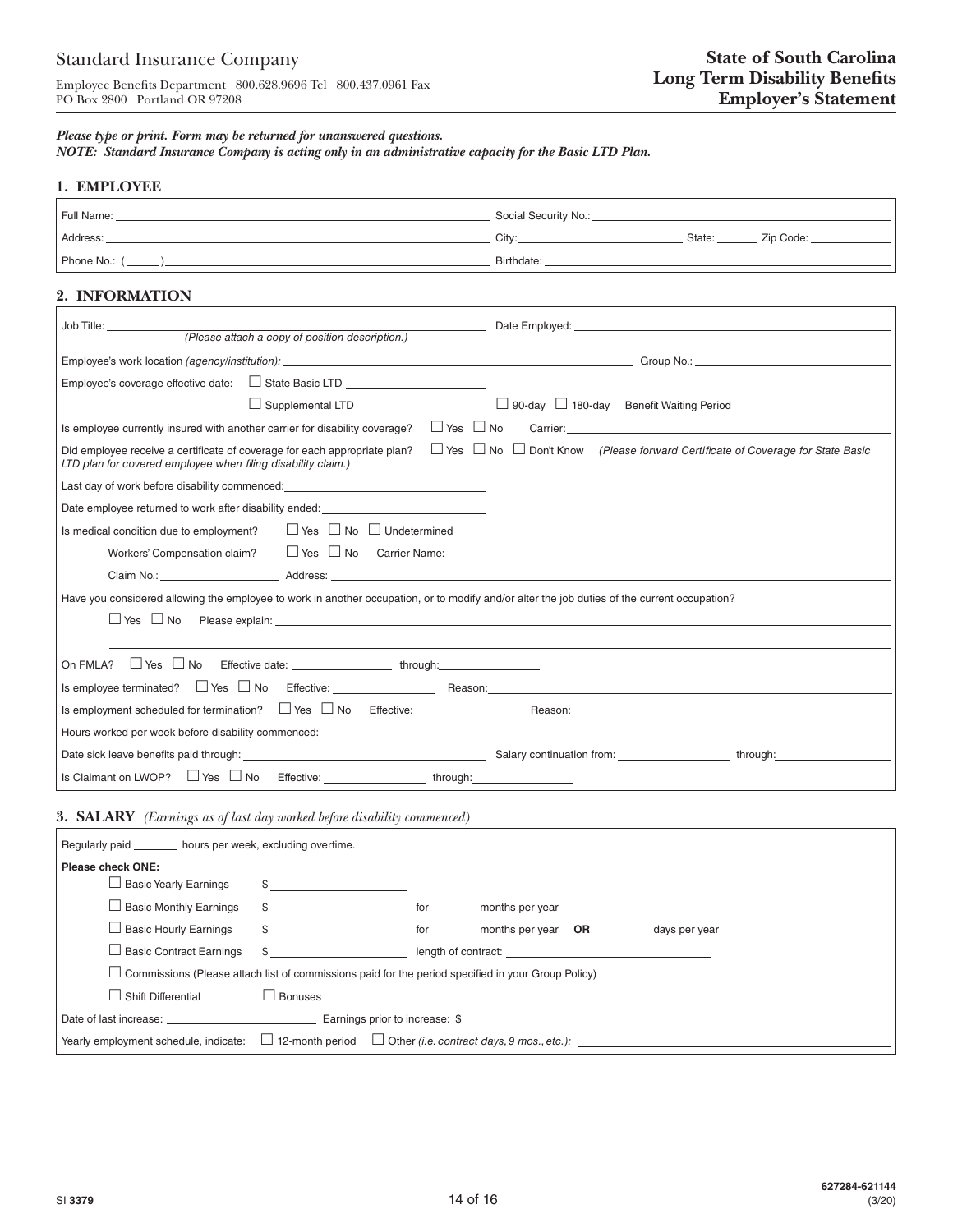# Standard Insurance Company

Employee Benefits Department 800.628.9696 Tel 800.437.0961 Fax PO Box 2800 Portland OR 97208

#### **4. DEDUCTIBLE INCOME**

| Is employee eligible for or now receiving<br>benefits from:                                                                                                                                                                                                                                                                                                                                                                                                                                                                                                                                                                                                                                                                                                    | <b>Applied</b><br>Yes No | Receiving<br>No Don't Know<br>Yes | Date of<br>Application | Weekly | Amount<br>Monthly | Effective<br>Date |
|----------------------------------------------------------------------------------------------------------------------------------------------------------------------------------------------------------------------------------------------------------------------------------------------------------------------------------------------------------------------------------------------------------------------------------------------------------------------------------------------------------------------------------------------------------------------------------------------------------------------------------------------------------------------------------------------------------------------------------------------------------------|--------------------------|-----------------------------------|------------------------|--------|-------------------|-------------------|
| a. Optional Retirement Plan<br>Acct. No.:<br>$\Box$ TIAA/CREF or                                                                                                                                                                                                                                                                                                                                                                                                                                                                                                                                                                                                                                                                                               | П<br>$\Box$              | □<br>П<br>H                       |                        |        |                   |                   |
| b. PORS                                                                                                                                                                                                                                                                                                                                                                                                                                                                                                                                                                                                                                                                                                                                                        | $\Box$<br>$\Box$         | $\Box$<br>$\Box$<br>□             |                        |        |                   |                   |
| c. SCRS                                                                                                                                                                                                                                                                                                                                                                                                                                                                                                                                                                                                                                                                                                                                                        | $\Box$<br>П              | $\Box$<br>$\Box$<br>□             |                        |        |                   |                   |
| d. GARS                                                                                                                                                                                                                                                                                                                                                                                                                                                                                                                                                                                                                                                                                                                                                        | $\Box$<br>$\Box$         | $\Box$<br>$\Box$<br>$\Box$        |                        |        |                   |                   |
| e. JRS                                                                                                                                                                                                                                                                                                                                                                                                                                                                                                                                                                                                                                                                                                                                                         | $\Box$<br>$\Box$         | $\Box$<br>□<br>$\Box$             |                        |        |                   |                   |
| f. Social Security                                                                                                                                                                                                                                                                                                                                                                                                                                                                                                                                                                                                                                                                                                                                             | $\Box$<br>П              | $\Box$<br>П<br>П                  |                        |        |                   |                   |
| <b>Workers' Compensation</b><br>g.                                                                                                                                                                                                                                                                                                                                                                                                                                                                                                                                                                                                                                                                                                                             | П<br>$\Box$              | $\Box$<br>□<br>□                  |                        |        |                   |                   |
| h. Leave Pool or Shared Leave                                                                                                                                                                                                                                                                                                                                                                                                                                                                                                                                                                                                                                                                                                                                  | $\Box$<br>$\Box$         | $\Box$<br>$\Box$<br>$\Box$        |                        |        |                   |                   |
| i. Other:<br>(e.g. short-term disability insurance, another<br>long-term disability plan, unemployment or union<br>benefits, etc.)                                                                                                                                                                                                                                                                                                                                                                                                                                                                                                                                                                                                                             | $\Box$<br>$\Box$         | $\Box$<br>□<br>□                  |                        |        |                   |                   |
| If this employee does not belong to SCRS, please provide our office with the name and telephone number of the contact person for this employee's retirement plan.                                                                                                                                                                                                                                                                                                                                                                                                                                                                                                                                                                                              |                          |                                   |                        |        |                   |                   |
| 5. TAX INFORMATION                                                                                                                                                                                                                                                                                                                                                                                                                                                                                                                                                                                                                                                                                                                                             |                          |                                   |                        |        |                   |                   |
| Is this employee subject to Social Security taxes? $\Box$ Yes $\Box$ No<br>If yes, what are the employee's year-to-date Social Security wages?<br>The manufacture of the employee's year-to-date Social Security wages?<br>If the employee has Supplemental LTD Coverage:<br>What percentage of the Supplemental LTD premium does the employer pay?<br>the employee pay? __________%<br>$\Box$ Yes $\Box$ No<br>Are Supplemental LTD premiums paid with pre-tax dollars under a Section 125 or cafeteria plan?<br>Has this Supplemental LTD contribution percentage changed within the last three years? $\Box$ Yes $\Box$ No<br>Are employer paid premiums included in the employee's salary? $\square$ Yes $\square$ No<br>Employer's Federal Tax ID Number: |                          |                                   |                        |        |                   |                   |
| <b>6. ATTACHMENTS</b> (Please check and attach copies of the following)                                                                                                                                                                                                                                                                                                                                                                                                                                                                                                                                                                                                                                                                                        |                          |                                   |                        |        |                   |                   |
| $\Box$ Employee's current W-4 form, include withholding allowances                                                                                                                                                                                                                                                                                                                                                                                                                                                                                                                                                                                                                                                                                             |                          |                                   |                        |        |                   |                   |
| □ EBS printout of the subscriber's coverage (using the subscriber inquiry - print the information displayed in the coverage tab).                                                                                                                                                                                                                                                                                                                                                                                                                                                                                                                                                                                                                              |                          |                                   |                        |        |                   |                   |
| $\Box$ Job class specification and position description                                                                                                                                                                                                                                                                                                                                                                                                                                                                                                                                                                                                                                                                                                        |                          |                                   |                        |        |                   |                   |

 $\Box$  Employment Application or Resume

Deductible Income Documents (Social Security, Workers' Compensation, SCRS, etc.) if available

## **7. EMPLOYER REPRESENTATIVE COMPLETING THIS FORM**

| Employer: | Phone<br><b>N<sub>IO</sub></b><br>IVU | Policy No |             |
|-----------|---------------------------------------|-----------|-------------|
| Address:  | City:                                 | State:    | 7ir<br>code |

#### **Acknowledgment**

| I acknowledge that I have read the applicable fraud notice on page 16 of this form. | I hereby certify that the answers I have made to the foregoing questions are both complete and true to the best of my knowledge and belief. |
|-------------------------------------------------------------------------------------|---------------------------------------------------------------------------------------------------------------------------------------------|
| Signature: ____________________                                                     | Date:                                                                                                                                       |
|                                                                                     | Title:                                                                                                                                      |
| Phone No.: (_________) ___                                                          |                                                                                                                                             |